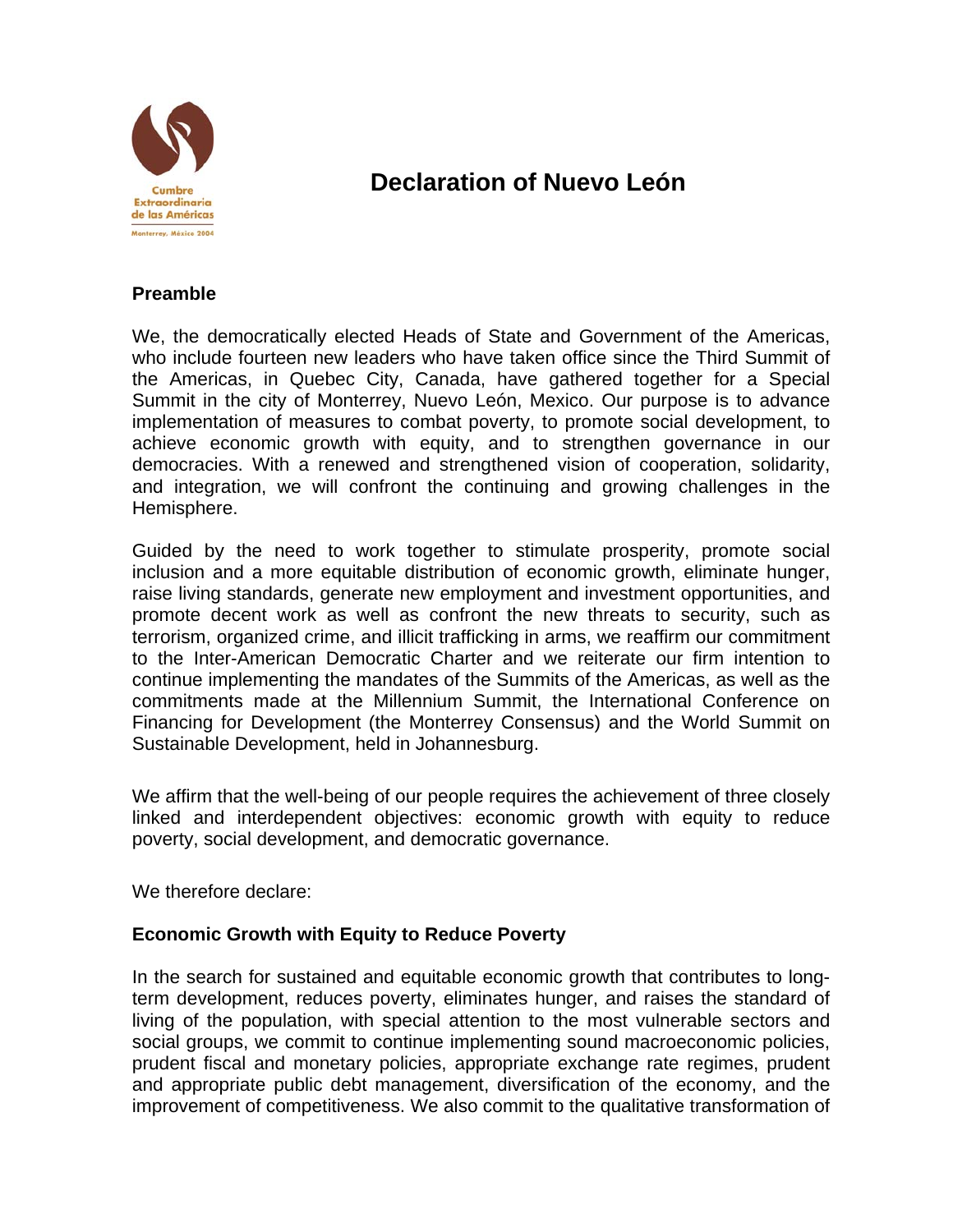public administration through its modernization, simplification, decentralization, and transparency. Furthermore, we will redouble our efforts to improve the investment climate in our countries and promote corporate social responsibility.

We reaffirm our commitment to the Monterrey Consensus, adopted at the International Conference on Financing for Development in 2002, that each country has primary responsibility for its own economic and social development through sound policies, good governance, and the rule of law. Fulfillment of this responsibility enables effective use of domestic and international resources for development, economic growth, and poverty reduction. In this context, we reaffirm the imperative for the international community to support national development efforts. In accordance with the recommendations of the Monterrey Consensus, we will seek to coordinate international efforts with a view to mobilizing resources for sustainable economic development and for combating poverty and hunger in all countries of the Hemisphere. In particular, we will continue our efforts with a view to identifying secure sources of financing to meet the needs of developing countries, and to opening markets for their products.

We will continue to implement public policies that stimulate greater domestic savings, meet the need for the creation of productive jobs, and contribute to greater social inclusion.

We emphasize the importance of the participation of the private sector in achieving our objectives. We recognize that micro, small, and medium-sized enterprises constitute a fundamental component for economic growth, employment creation, and poverty reduction in our countries. We will support micro, small, and mediumsized enterprises through policies and programs that facilitate their consolidation and incorporation into the formal sector, allow their effective access to markets and to government procurement, and, *inter alia*, promote investment in and training of human resources, and facilitate access to credit, business development services, and new technologies in order to reduce administrative costs. Additionally, we will promote greater international cooperation in order to foster the sharing of best practices for the development of micro, small, and medium-sized enterprises.

We will take all necessary and feasible legal, regulatory, and institutional measures, by the next Summit of the Americas to be held in 2005, to simplify the procedures and significantly reduce the time and cost of establishing businesses in each country of the region.

We support the work of the Inter-American Development Bank, so that through its mechanisms and programs for private sector development, it triples, by the year 2007, its lending through the banking system to micro, small, and medium- sized enteprises, striving to benefit all of the countries that participate in the Summits of the Americas process.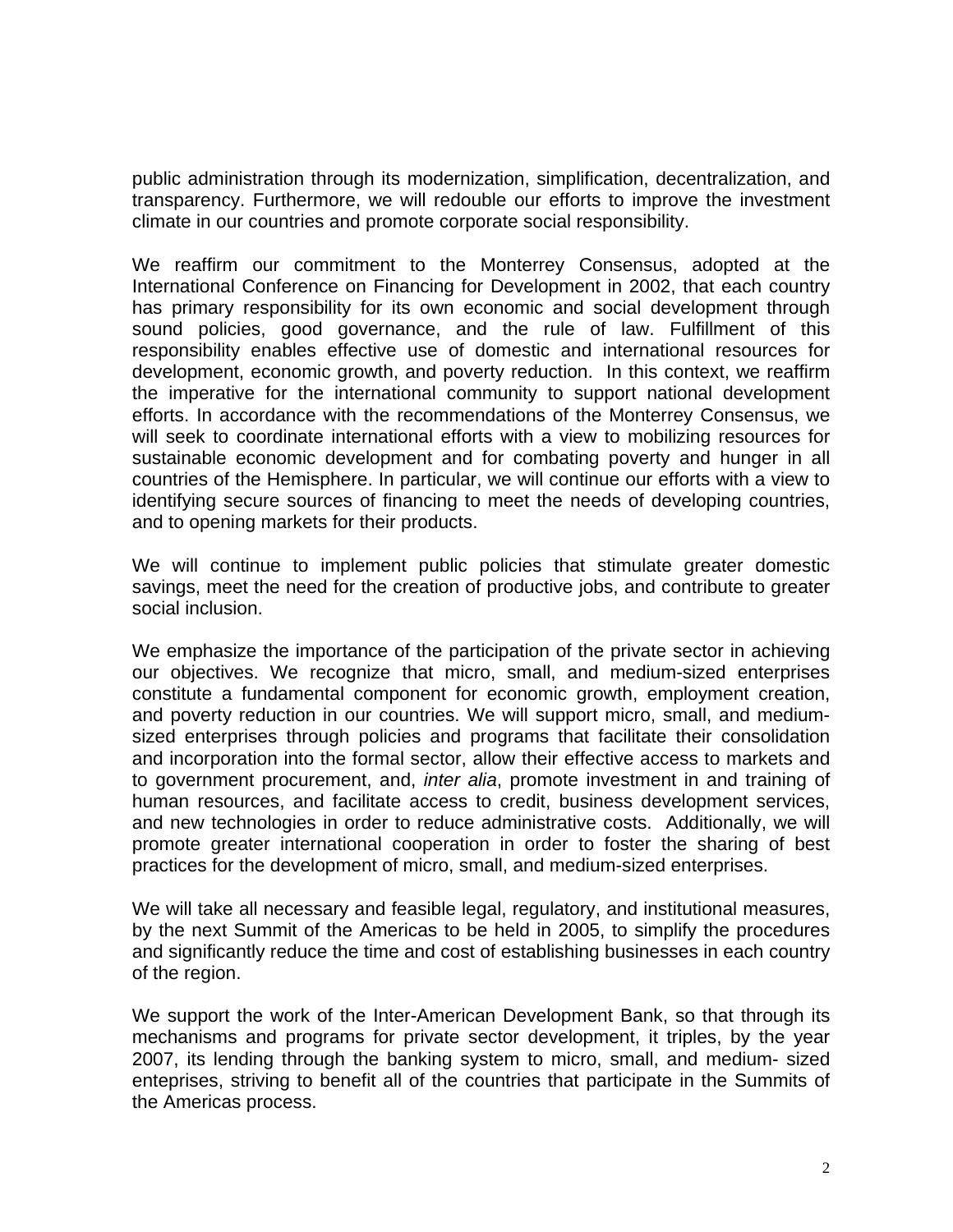We recognize the important role that trade plays in promoting sustained growth and economic development. We affirm our commitment to advance the Doha Agenda in order to benefit all our economies, particularly developing economies, by promoting, among other measures, better access to markets and by eliminating export subsidies and by substantially reducing trade-distorting domestic support.

We recognize that liberalization of trade of agricultural products constitutes, *inter alia,* an essential element for the development of agriculture in the countries of the Hemisphere. We therefore reaffirm our commitment to trade negotiations to promote effective access to markets.

We welcome the progress achieved to date toward the establishment of a Free Trade Area of the Americas (FTAA) and take note with satisfaction of the balanced results of the VIII Ministerial Meeting of the FTAA held in Miami in November 2003. We support the agreement of ministers on the framework and calendar adopted for concluding the negotiations for the FTAA in the established timetable, which will most effectively foster economic growth, the reduction of poverty, development, and integration through trade liberalization, contributing to the achievement of the broad Summit objectives. \*

We will continue working to reform the international financial architecture with the following objectives, among others: to contribute to the prevention and rapid resolution of financial crises, which particularly harm developing countries in the region; to enhance financing for development; to combat poverty; and to strengthen democratic governance. We support the efforts of borrowing countries to work with the private sector to explore new approaches to reduce the burden of debt service during periods of economic downturns. We applaud the leadership of countries in the region in including collective action clauses in their international bond issues. We call upon the international and regional financial institutions to enhance coordination of their activities so that they can respond more effectively to the longterm development needs of the countries of the region to achieve measurable results in their efforts to eradicate poverty through more effective use of all available development financing sources.

We maintain that sustainable economic growth is the most important factor for the management and servicing of public debt.

We recognize that sound macroeconomic policies and prudent fiscal management are also central to achieving long-term fiscal sustainability.

We also consider it relevant to take into account, when appropriate, the external debt relief measures set forth in paragraph 48 of the Monterrey Consensus.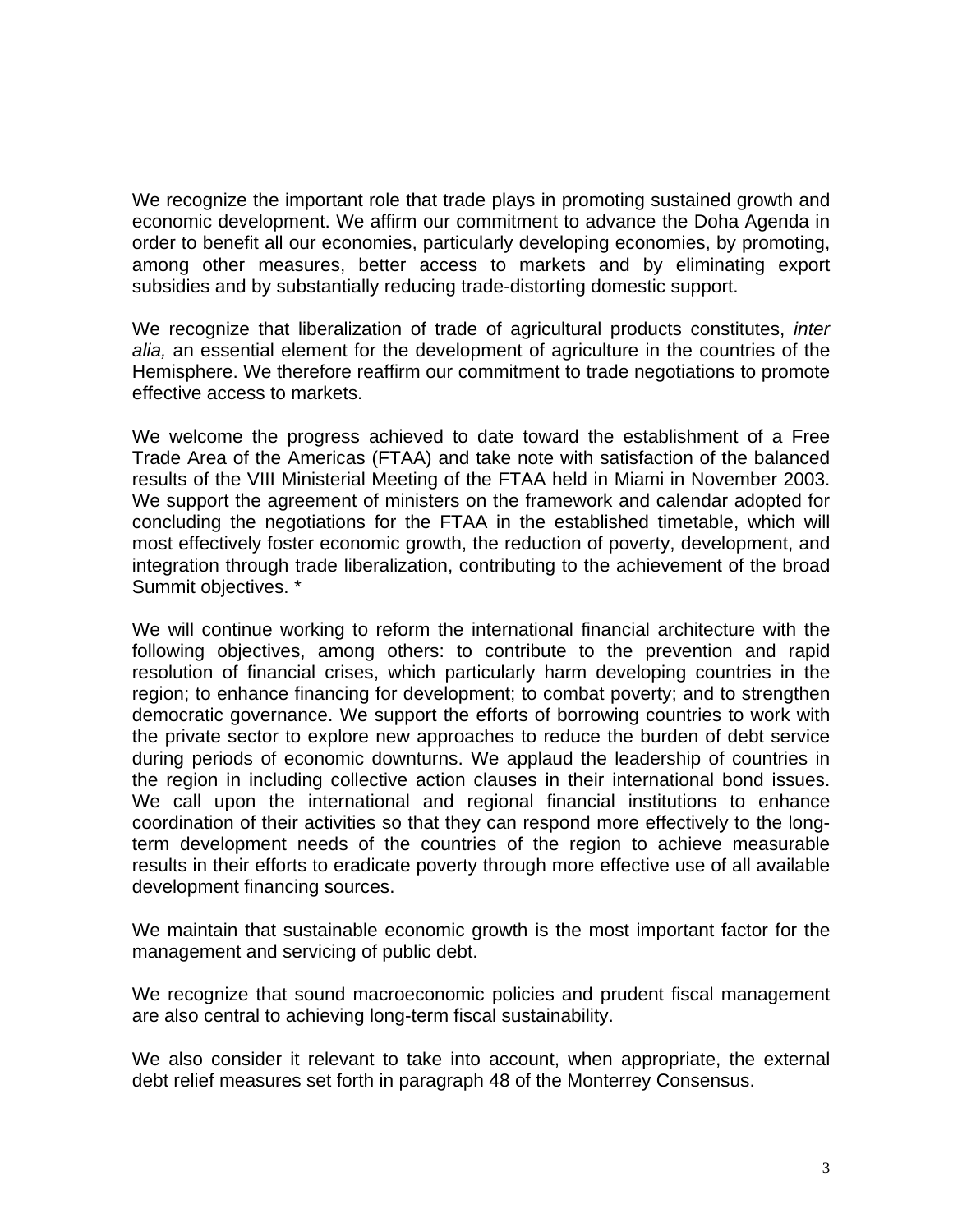Moreover, we recognize the responsibility of each country for its own economic development, but also that there is a link of interdependence between domestic economies and the international economic system.

In the context of the Enhanced Heavily-Indebted Poor Countries Initiative, we call upon all creditors to participate in debt relief to benefit eligible countries in the Hemisphere in support of economic reforms and poverty reduction.

We recognize that legally secure property rights are one of the essential elements for economic growth, since proof of ownership helps people to obtain loans and start businesses.

Therefore, we commit, where necessary and appropriate, to: strengthen property rights and expand the use of property as collateral, ensuring enforceable, efficient, transparent, comprehensive, and equitable rules governing property contracts; and improve or promote the related measures governing the transfer of property, property registries, the use of property as collateral, and the rights and responsibilities of debtors and creditors.

With regard to these measures, we commit to undertake concrete actions prior to the next Summit of the Americas to be held in Argentina in 2005, and to report at that time on progress achieved. We will seek to ensure that property rights benefit all people without discrimination.

We recognize that remittances are an important source of capital in many countries of the Hemisphere. We commit to take concrete actions to promote the establishment, as soon as possible, of necessary conditions, in order to achieve the goal of reducing by at least half the regional average cost of these transfers no later than 2008 and report on progress achieved at the next Summit of the Americas in Argentina in 2005. We will adopt, as needed or appropriate, measures such as: the promotion of competition between the providers of these services, the elimination of regulatory obstacles and other restrictive measures that affect the cost of these transfers, as well as the use of new technologies, while maintaining effective financial oversight.

We will promote consumer protection, fair competition, and the improved functioning of markets through clear, effective, and transparent regulatory frameworks.

### **Social development**

We recognize that overcoming poverty, hunger, and social inequality are major challenges facing many countries of the Hemisphere in the twenty-first century. We are convinced that coordinated and integrated economic and social policies are a prerequisite for success in combating inequality of opportunity and marginalization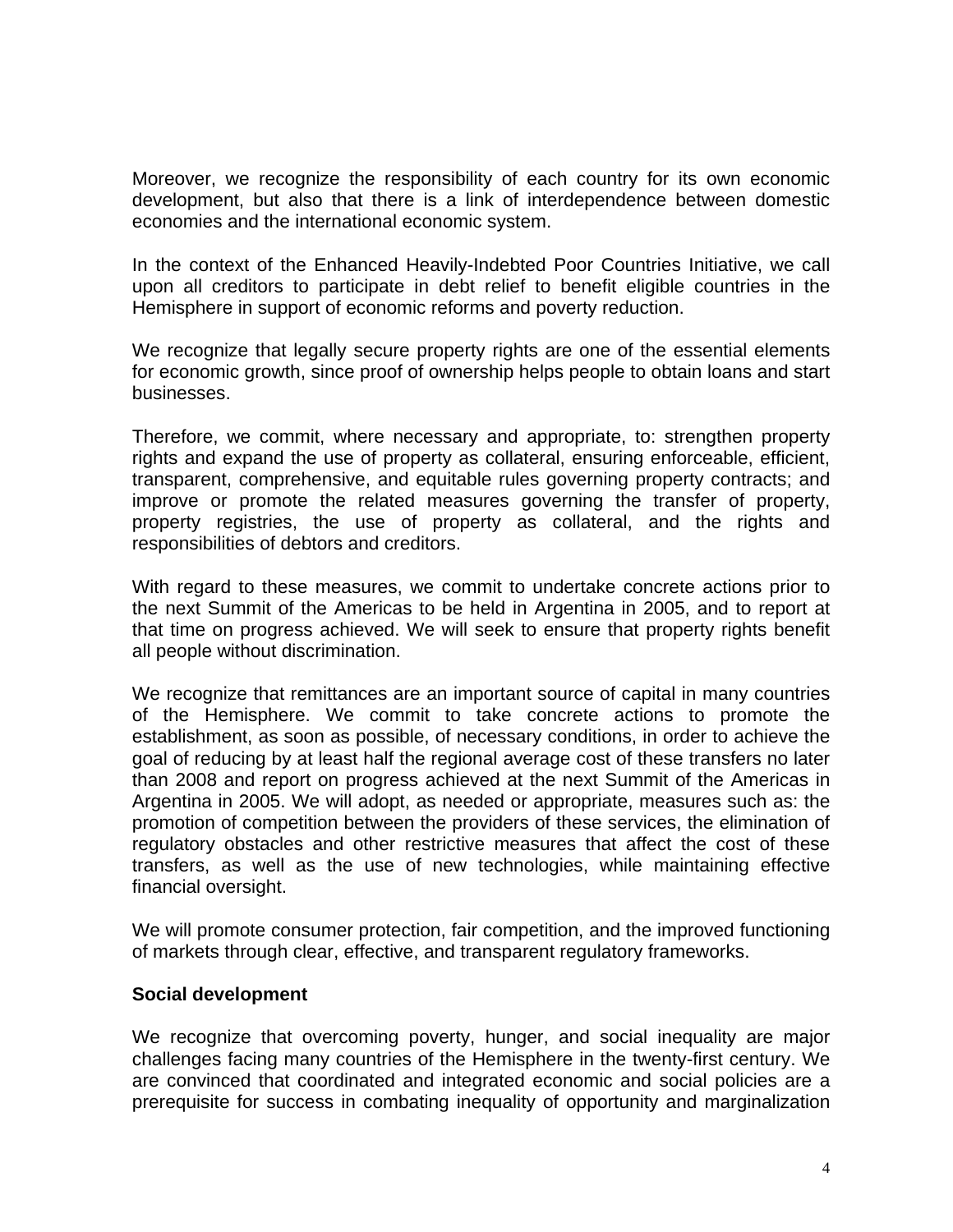and such policies are fundamental pillars for constructing a more just society. We underscore that work, employment, and income are essential for an inclusive social policy.

We reiterate that the empowerment of women, their full and equal participation in the development of our societies, and their equal opportunities to exercise leadership are fundamental for the reduction of poverty, the promotion of economic and social prosperity, and for people-centered sustainable development. We reiterate our commitment to continue promoting gender equality and equity and the mandates of the Summits of the Americas on this matter.

We recognize the urgency of strengthening the mechanisms of the Organization of American States for fighting poverty, such as the Inter-American Council for Integral Development, the Inter-American Committee on Social Development, and the Inter-American Program to Combat Poverty and Discrimination. We also recognize the importance of the promotion and observance of economic, social, and cultural rights. We urge the Organization of American States to carefully consider the recommendations approved at the High-Level Meeting on Poverty, Equity, and Social Inclusion, held on Isla de Margarita, Venezuela, to strengthen the hemispheric social agenda.

We will foster policies that strengthen the social security systems in our countries. We will also implement, within our capacities and financial means, social safety nets, or other appropriate modalities, to address the needs of the most vulnerable segments of our societies. We encourage the countries of the Hemisphere that have not yet established these nets to explore the possibility of doing so as soon as possible.

We recognize the efforts made by countries in the Hemisphere to address the social problems caused by unemployment, such as the adoption of unemployment insurance systems and subsistence income programs.

We reaffirm that the diversity of cultures that characterizes our Hemisphere greatly enriches our societies, and that the cultural development and social cohesion of our countries is enhanced through respect and appreciation for our cultural diversity.

With respect to the rights of indigenous peoples, we recognize the substantive progress achieved in the negotiations launched in the framework of the Organization of American States on the American Declaration on the Rights of Indigenous Peoples, with effective participation of representatives of these indigenous peoples. We reiterate our political will and support for the successful conclusion of the negotiations and prompt approval of the Declaration, whose objective is to promote and protect their human rights and fundamental freedoms.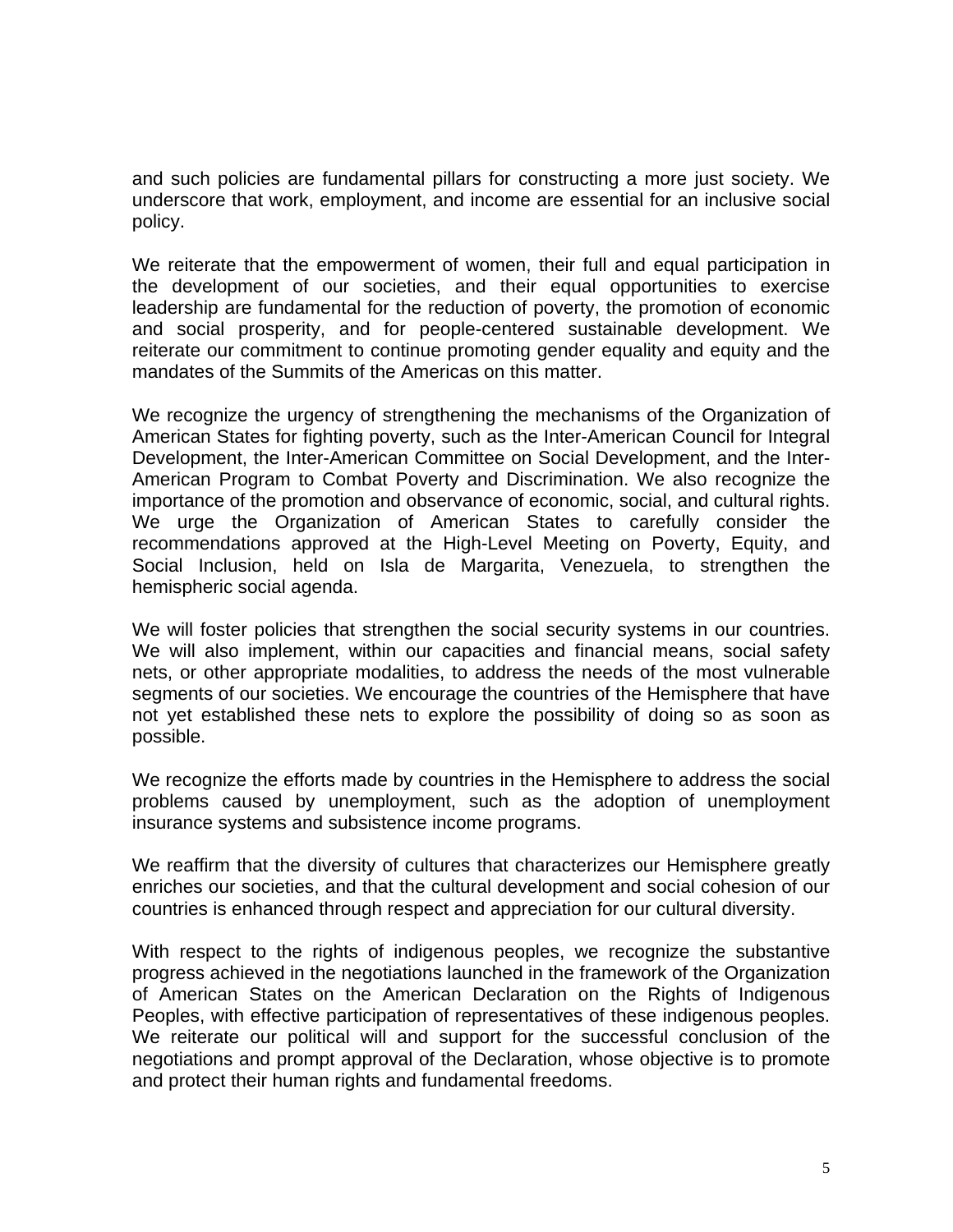We underscore the importance of cooperation between countries of origin, transit, and destination, to ensure the full protection of human rights of all migrants, including migratory workers and their families, and the observance of labor laws applicable to them, in accordance with the commitments agreed to in the Santiago and Quebec City Summits. We support the adoption of programs for orderly migration as a factor of economic and social development; and we will cooperate in the fight against trafficking in persons, which especially affects women and children.

We are committed to the principles of decent work proclaimed by the International Labour Organization, and we will promote the implementation of the Declaration on the Fundamental Principles and Rights at Work in the conviction that respect for workers' rights and dignity is an essential element to achieving poverty reduction and sustainable social and economic development for our peoples. Additionally, we agree to take measures to fight the worst forms of child labor. We recognize and support the important work of the Inter-American Conference of Ministers of Labor toward achieving these vital objectives.

Education is a decisive factor for human development, because of its impact on the political, social, cultural, economic, and democratic life of our societies. The increasing rates of illiteracy in many of the states of our Hemisphere are a matter which demands our immediate action. We commit to continue promoting access to quality basic education for all, based on the principles of participation, equity, relevance, and efficiency that generate the necessary capabilities and skills to foster the development process of our peoples without discrimination or exclusion of any kind and thereby respond to the challenges of the twenty-first century.

We commit to increase access to and dissemination of information concerning our educational systems with the objective of improving their performance. In this regard, we reiterate our commitment to continue implementation of the Regional Education Indicators Project, endorsed during the Third Inter-American Meeting of Ministers of Education, held in Mexico City. In particular, each country that has not yet done so will develop and publicly disseminate by the next Summit a report based on the education goals of the Plan of Action of the Second Summit of the Americas, with the objective of fostering its use as a decision-making tool to evaluate and improve results.

We agree that scientific and technological research and development plays an important role in creating and sustaining productive economies. We will continue to formulate policies and guidelines that support public and private research associations and promote their interaction with the productive sectors, taking into account the requirements and objectives of our countries. We will continue to enhance investments in the area of science and technology, with the participation of the private sector and the support of multilateral organizations. Accordingly, we will strive to improve effective and equitable access to, and transfer of, technology. We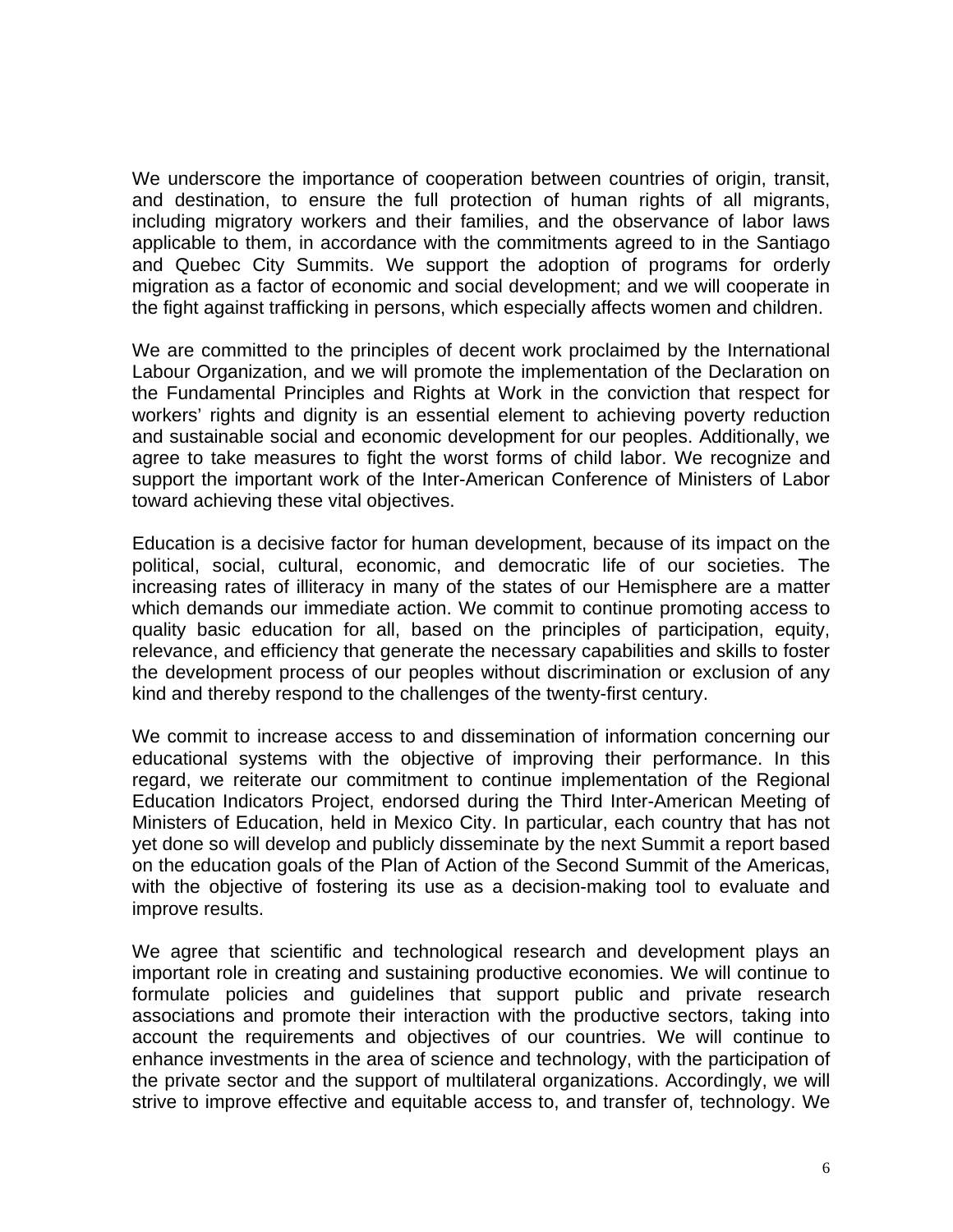will also redouble our efforts to encourage our universities and higher institutions of science and technology to multiply and strengthen the links among them, and deepen basic and applied research. In all of these undertakings, we commit to the protection of intellectual property in accordance with both national laws and international agreements.

We are aware that the information revolution brings new opportunities for increasing access to knowledge for development, and for enhancing equitable citizen participation in the sustainable development of our societies, particularly in rural, remote, and marginalized areas. In an endeavor to close the digital divide, both within and between our countries, we are committed to the Declaration of Principles of the World Summit on the Information Society, and the continued implementation of the Agenda for Connectivity in the Americas and Plan of Action of Quito. We therefore reaffirm our commitment to build a people-centered, inclusive, and development-oriented information society, inspired by objectives of social inclusion, poverty reduction, and progress in the framework of balanced economic and social development.

We will seek, within the framework of our national legislation and authority, to promote affordable access to information and communications technology for all, and encourage the full and active participation of civil society, including the private sector, in meeting this goal.

We emphasize that one of the pillars of human development and national progress is social protection for health and, accordingly, we will continue to broaden our prevention, care, and promotion strategies as well as investment in this field in an effort to provide quality health care for all and to improve, to the extent possible, social protection for all people, with a particular focus on the most vulnerable segments of society.

We are particularly concerned with the toll that HIV/AIDS is taking on our respective societies, the proliferation of the disease, and the threat that it poses to the security of our peoples. We recognize that in order to combat the HIV/AIDS pandemic we must intensify our prevention, care, and treatment efforts within the Hemisphere. Our political leadership is essential to confront the stigma, discrimination, and fear, which deter people from being tested and from accessing treatment and care. We recognize that to confront the challenge posed by the HIV/AIDS pandemic, it is necessary to continue increasing global cooperation efforts.

Pursuant to the relevant resolutions of the United Nations and its specialized agencies, the relevant decisions of the World Trade Organization and the World Health Organization's 3x5 Initiative, we commit to facilitate affordable treatment for HIV/AIDS, with the goal of providing antiretroviral therapy to all who need it as soon as possible and to at least 600,000 individuals needing treatment by the year 2005.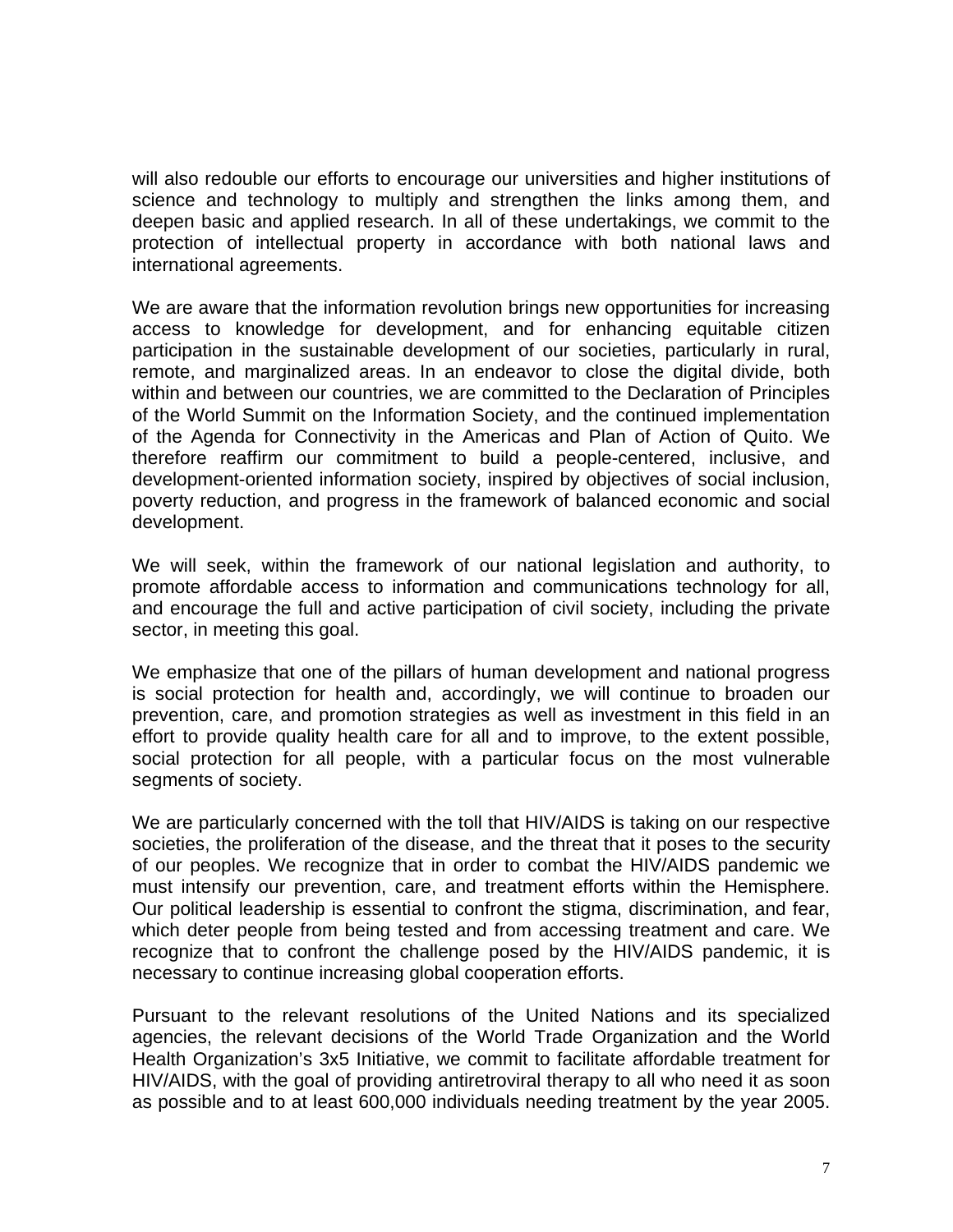We also urge the Global Fund to Fight AIDS, Tuberculosis and Malaria to identify criteria to enable the countries of Latin America and the Caribbean to have greater access to its resources.

We are also concerned about emerging diseases and reemerging diseases, such as malaria, dengue, yellow fever, tuberculosis, leprosy, Chagas, and others, bearing in mind the current economic, social, and environmental health contexts, the impact of recurrent natural disasters, and health problems associated with the unplanned growth of densely populated areas.

We are therefore committed to reinforcing promotion, prevention, control, and treatment programs, continuing to develop and strengthen technical cooperation strategies among the countries of the region, and to deepening technical cooperation with Pan-American Health Organization, the Inter-American Development Bank, and other inter-American agencies and key actors, with a view to implementing integral public health activities for the control and eradication of these diseases.

We commit to maintain a sustained effort to improve living conditions for inhabitants of rural areas, by promoting investment and creating a favorable environment to achieve sustainable improvements in agriculture that will contribute to social development, rural prosperity, and food security. In this context, we support the implementation of the AGRO 2003-2015 Plan of Action for Agriculture and Rural Life of the Americas, adopted at the Second Ministerial Meeting on Agriculture and Rural Life, held in Panama in November 2003, and we trust that the Global Forum on Biotechnology, which will take place in Chile in March 2004, will contribute to fighting hunger in the region.

We commit to increase cooperation and strengthen the institutions responsible for coordinating and implementing measures to reduce the impact of natural disasters on people and their effect on national development plans, with emphasis on prevention, mitigation, emergency measures, and risk management at all levels.

We believe that ensuring environmental health for our people is an investment for long-term well-being and prosperity. We are encouraged by the new alliance between our Ministers of Health and Environment in the Americas and we instruct them to develop a cooperation agenda to prevent and minimize the negative impacts to the environment and human health.

#### **Democratic governance**

We express our support for the Declaration of Santiago on Democracy and Public Trust to define an agenda for good governance in the Hemisphere that enables us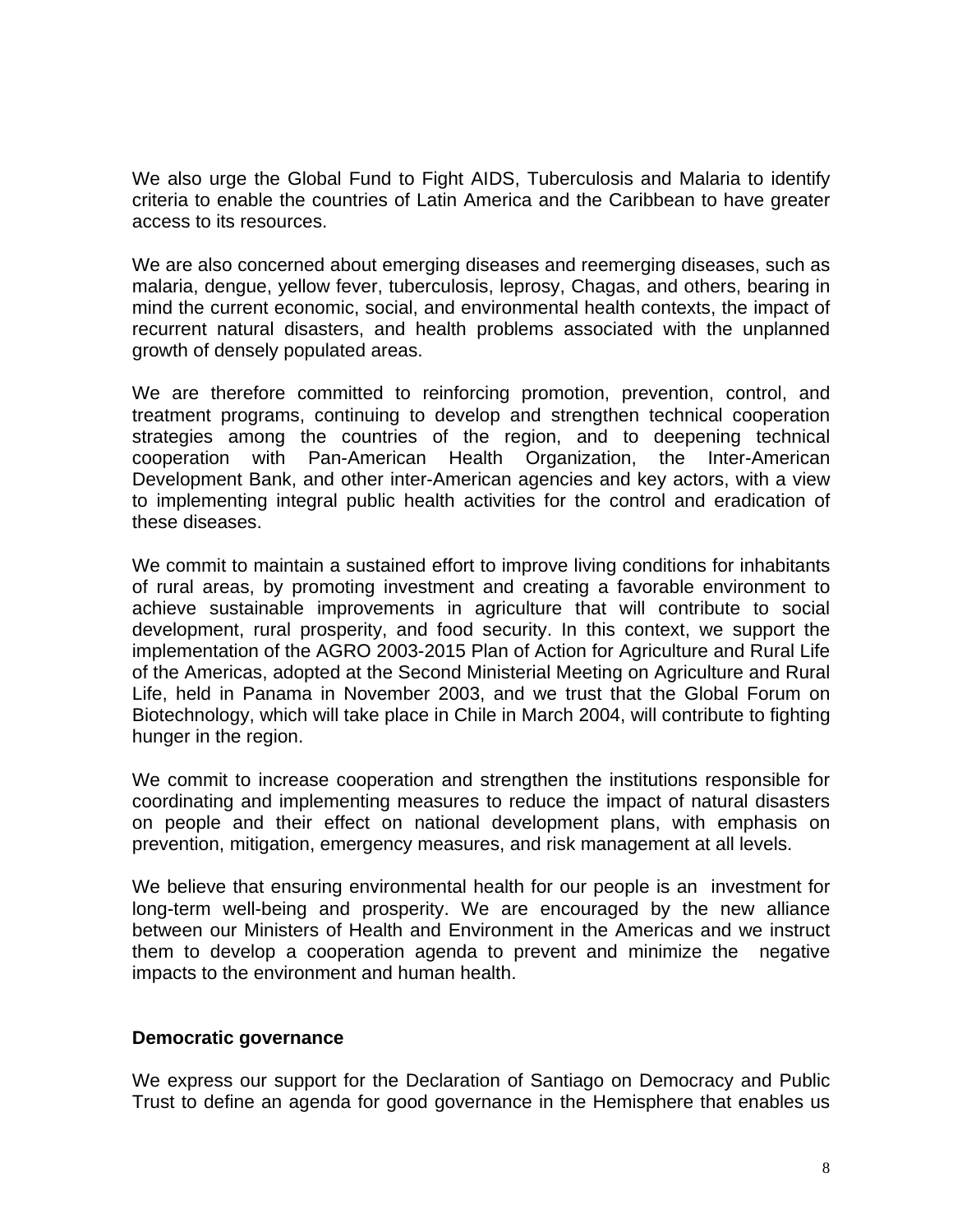to address political, economic, and social challenges in order to foster credibility and public trust in democratic institutions.

We reiterate our commitment to the full application of the Inter-American Democratic Charter, which constitutes an element of regional identity, and, projected internationally, is a hemispheric contribution to the community of nations. We reaffirm our decision to coordinate immediate action whenever democracy is threatened in any of our countries. In addition, we will continue our efforts to strengthen mechanisms for the defense of democracy and to develop and promote a culture and education for democracy.

We recognize the participation of many countries of the Hemisphere in the Community of Democracies and call upon the Third Ministerial Conference to continue supporting the strengthening of democratic institutions, particularly political parties.

The strengthening of and respect for the rule of law, the defense of human rights and fundamental freedoms, economic progress, well-being and social justice, transparency and accountability in public affairs, the promotion of diverse forms of participation by our citizens, and the development of opportunities for all are fundamental to promote and consolidate representative democracy.

Democratic governance is strengthened through dialogue among all sectors of society. We will continue to foster a culture of democracy and development based on pluralism and the acceptance of social and cultural diversity.

We recognize that corruption and impunity weaken public and private institutions, erode social values, undermine the rule of law, and distort economies and the allocation of resources for development. Therefore, we pledge to intensify our efforts to combat corruption and other unethical practices in the public and/or private sectors, strengthening a culture of transparency and ensuring more efficient public management.

We express our concern regarding corrupt, illegal, and fraudulent practices in the management of some national and transnational enterprises, that may have a negative impact on economies, in particular those of developing countries and on their producers and consumers.

The Inter-American Democratic Charter states that the peoples of the Americas have the right to democracy and that their governments have the obligation to promote and defend it, and it establishes that transparency in government activities, probity, and responsibility in public management are key components of the exercise of democracy. We will therefore increase our cooperation within the framework of the Inter-American Convention against Corruption, particularly by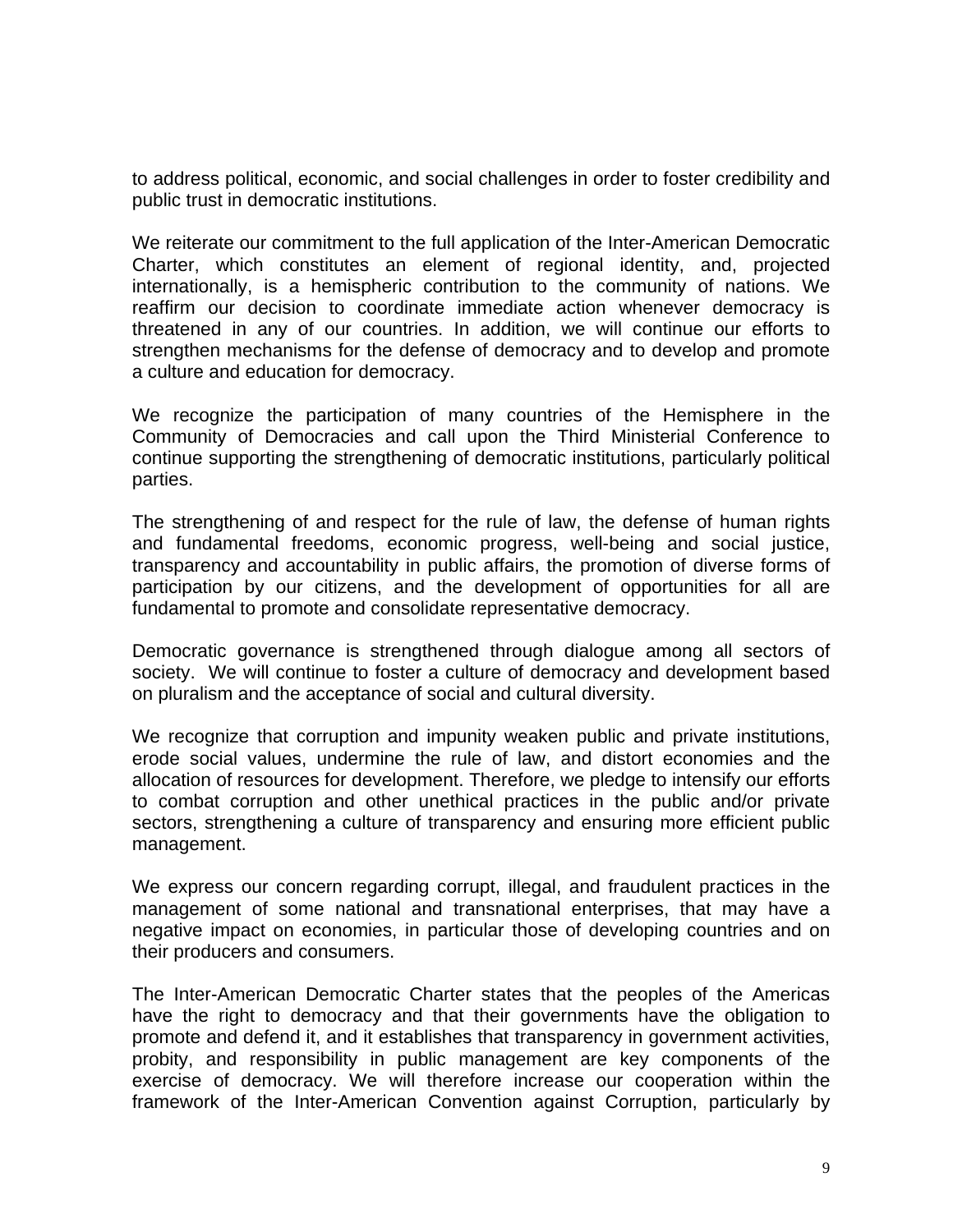strengthening its follow-up mechanism. We charge the upcoming meeting of the Conference of States Parties to the follow-up mechanism of the Convention with proposing specific measures to strengthen this mechanism. These recommendations will be evaluated at a meeting of the States Parties to the Convention, to be held in Managua, Nicaragua in mid-2004. That meeting will also consider additional concrete measures to increase transparency and combat corruption. We instruct our foreign ministers to report on the progress achieved to the Fourth Summit of the Americas.

We agree to hold consultations in the event that adherence to our shared transparency and anticorruption objectives, as articulated in the Inter-American Convention against Corruption, is compromised to a serious degree in any of our countries.

We undertake to promote transparency in political processes, in public financial management, and in government transactions, procurement processes, and contracts, in accordance with domestic legislation, in order to, *inter alia,* prevent abuse and maintain public confidence.

In the framework of applicable national and international law, we commit to deny safe haven to corrupt officials, to those who corrupt them, and their assets; and to cooperate in their extradition as well as in the recovery and return of the proceeds of corruption to their legitimate owners. We also commit to enhance regional mechanisms for mutual legal assistance in criminal matters and their implementation.

The United Nations Convention against Corruption is a valuable instrument to confront this scourge, and therefore we commit to consider signing and promoting its ratification.

We further commit to increase transparency in the international organizations of which we are members by strengthening their accountability mechanisms.

We recognize that political pluralism and sound political parties are essential elements of democracy. We underscore the importance of rules to ensure the transparency of party finances, to prevent corruption and the risk of undue influence, and to encourage a high level of electoral participation. Therefore, we will promote the conditions that enable political parties to thrive, autonomous of government control. We will encourage political training and leadership development, including for women, youth, indigenous people, members of ethnic groups, and marginalized segments of the population. We acknowledge the important work of the Inter-American Forum on Political Parties in enabling political parties to share best practices and strengthen themselves, as well as promoting reforms of political party systems.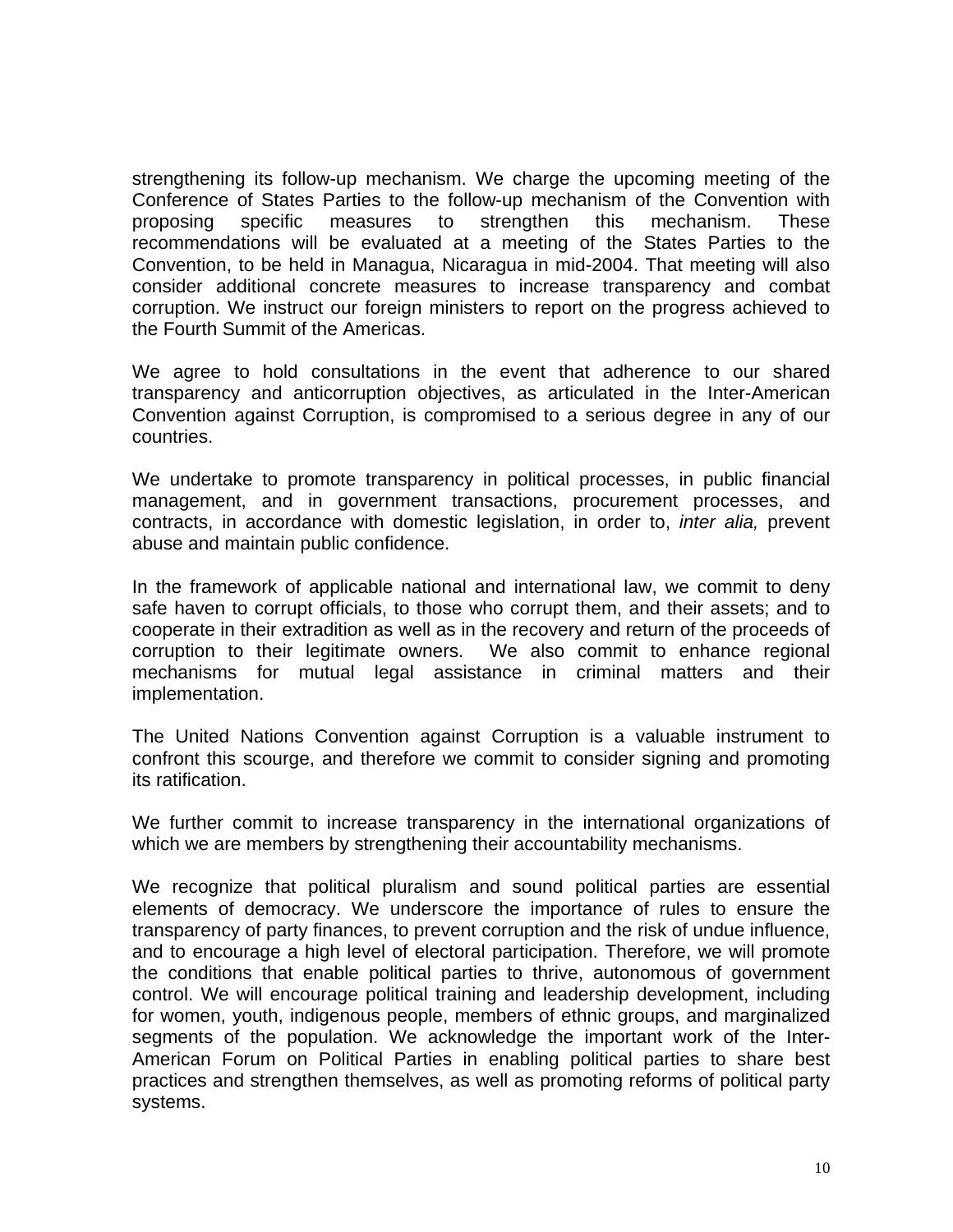We agree that, through citizen participation, civil society organizations should contribute to the design, implementation, and evaluation of public policies adopted by different orders or levels of government. We recognize the role of civil society and its contribution to sound public administration and we reaffirm the importance of continuing to forge new partnerships that will enable constructive ties to be built between governments, nongovernmental organizations, international organizations, and the diverse sectors of civil society to work in favor of development and democracy.

We encourage the participation of civil society in the Summits of the Americas process and we undertake to institutionalize meetings with civil society and with the academic and private sectors.

We will encourage the modernization of the State as an important element for strengthening democratic and good governance, combining effectiveness and efficiency with greater access to services, transparency, and responsibility in management and the consolidation and professionalization of the civil service. We undertake to promote the use of new information and communication technologies in public administration and to adopt strategies for the development of electronic government.

Access to information held by the State, subject to constitutional and legal norms, including those on privacy and confidentiality, is an indispensable condition for citizen participation and promotes effective respect for human rights. We are committed to providing the legal and regulatory framework and the structures and conditions required to guarantee the right of access to information to our citizens.

We take note with satisfaction that governments in the Hemisphere are implementing the Monterrey Consensus by exploring innovative ways to mobilize financing for private and public investment and to strengthen debt management, by considering financial instruments, such as growth-indexed bonds and others, to promote macroeconomic stability and reduce financial vulnerability. The implementation of such measures would be aimed at accelerating growth, reducing poverty, and strengthening democratic governance. We also note the efforts of governments in the region to promote discussion in this area.

We emphasize the role of the existing multilateral agencies in providing humanitarian assistance. We also take note of discussions and initiatives oriented on improving the effectiveness of providing humanitarian assistance and alleviating poverty, such as the proposal to create a voluntary International Humanitarian Fund.

Social justice and the reduction of poverty contribute to the stability, democracy, and security of our States and the region. We reiterate that among the principal causes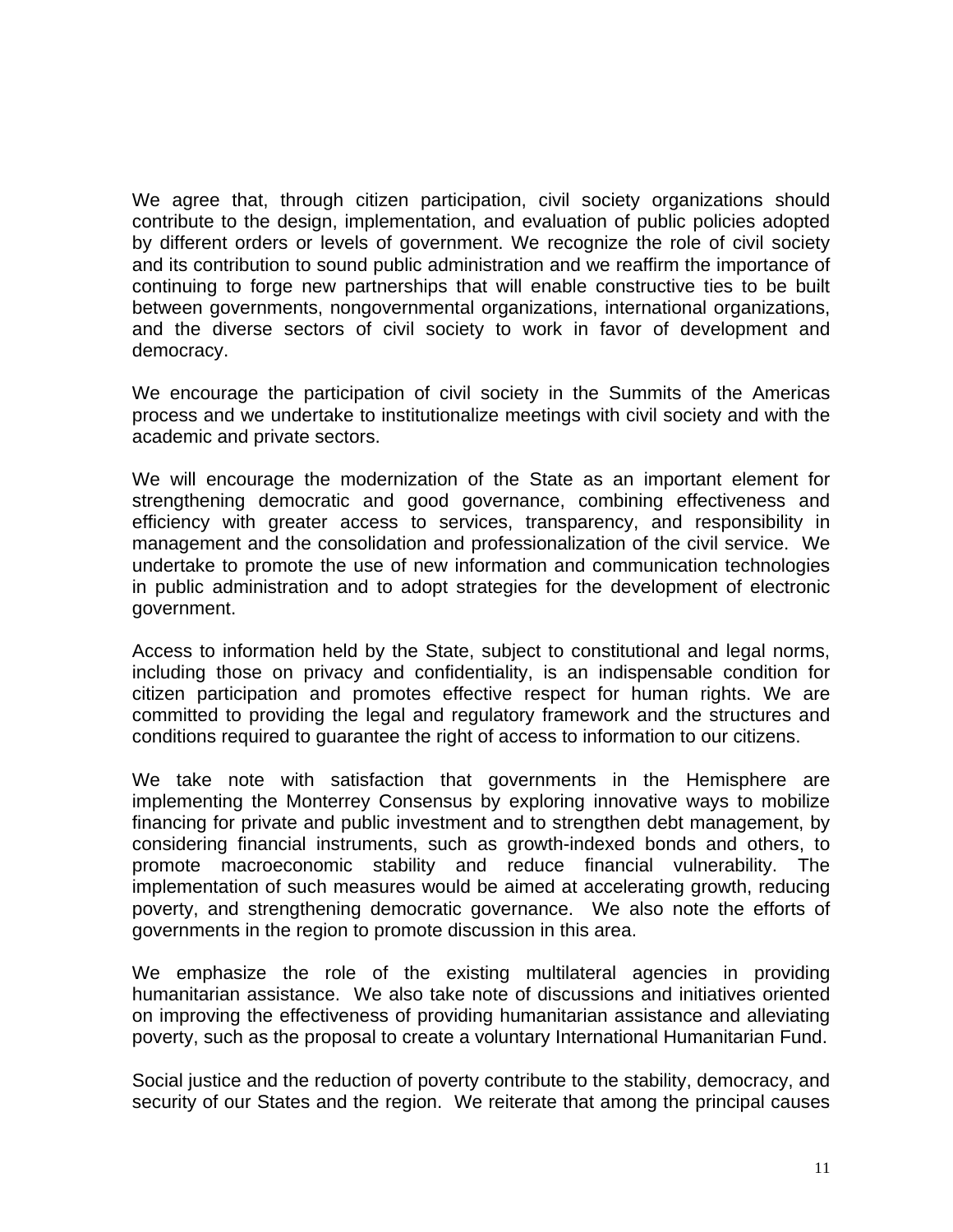of instability in the region are poverty, inequality, and social exclusion, which we must confront comprehensively and urgently.

The progress made in economic and social development and in attaining a higher standard of equity through good governance will contribute to the advancement of stability in the Hemisphere and deepen the human dimension of security.

We reiterate our commitment to the objectives and purposes contained in the Declaration on Security in the Americas, approved at the Special Conference on Security, held in Mexico City in October 2003, based on, *inter alia*, the multidimensional concept of security as well as the principle that the basis and purpose of security is the protection of human beings.

This is our first meeting since the tragic events of September 11, 2001. We reiterate that terrorism, as well as the proliferation of weapons of mass destruction, constitute grave threats to international security, to the intitutions and the democratic values of States, and to the well-being of our peoples. We resolve to intensify our efforts and strengthen cooperation in confronting these threats.

We will take all necessary steps to prevent and counter terrorism and its financing in full compliance with our obligations under international law, including international human rights, refugee, and humanitarian law. Similarly, we commit to fight all forms of transnational crime, including illicit trafficking in drugs, arms, and persons, particularly when they generate funds used in support of terrorist organizations. We also commit to adhere to global anti-money laundering and anti-terrorist financing standards.

We call upon all countries that have not yet done so to ratify the Inter-American Convention against Terrorism, the twelve United Nations conventions and protocols on terrorism, as well as other related instruments. We further call upon all countries to urgently consider signing and ratifying the Inter-American Convention on Mutual Assistance in Criminal Matters and to participate actively in the Network on Mutual Legal Assistance in Criminal Matters.

We call upon the Organization of American States, the Inter-American Development Bank, the Pan American Health Organization, the United Nations Economic Commission for Latin America and the Caribbean, the World Bank, the Inter-American Institute for Cooperation on Agriculture, the Andean Development Corporation, the Central American Bank for Economic Integration, and the Caribbean Development Bank to strengthen their coordination, and to continue deepening their support, through their respective activities and programs, and committing appropriate resources to implement and conduct follow-up on the Plans of Action of the Summits of the Americas, and this Declaration, and to assist in preparations for the Fourth Summit of the Americas in 2005.